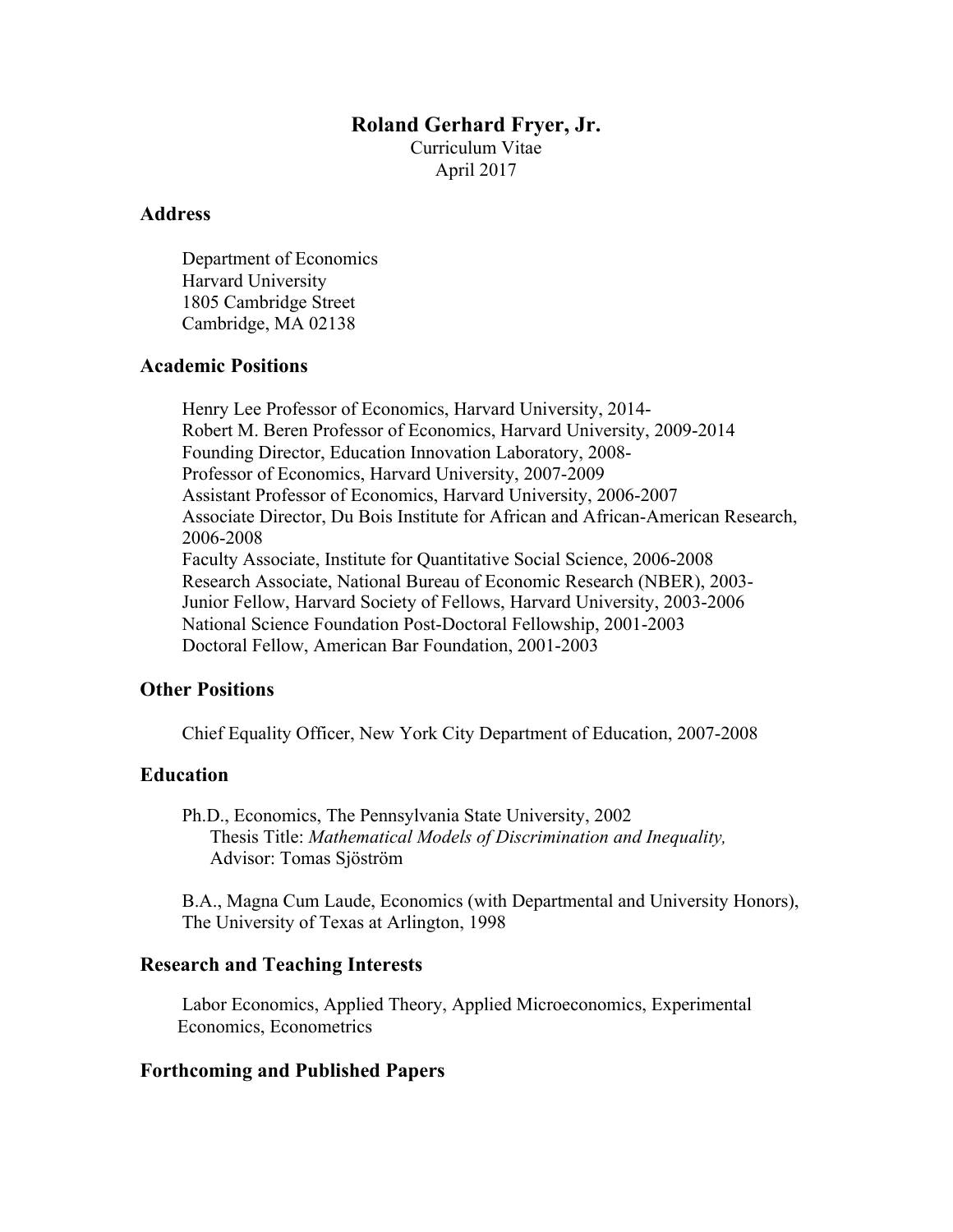- 1. "Categorical Cognition: A Psychological Model of Categories and Identification in Decision Making: An Extended Abstract" (with M. Jackson). *Proceedings of the 9th conference on Theoretical Aspects of Rationality and Knowledge, 2003*
- 2. "Understanding the Black-White Test Score Gap in the First Two Years of School" (with S. Levitt). *The Review of Economics and Statistics* 86, no. 2 (May 2004): 447-464.
- 3. "The Causes and Consequences of Distinctively Black Names" (with S. Levitt) *The Quarterly Journal of Economics* 119, no. 3 (August 2004): 767-805.
- 4. "Falling Behind" (with S. Levitt). *Education Next* 4 (August 2004): 64-71.
- 5. "Experience-Based Discrimination," (with J. Goeree and C. Holt). *The Journal of Economic Education* 36, no. 2 (2005): 160-170.
- 6. "An Economic Analysis of 'Acting White'," (with D. Austen-Smith). *The Quarterly Journal of Economics* 120, no. 2 (May 2005): 551-583.
- 7. "Affirmative Action and Its Mythology" (with G. Loury). *The Journal of Economic Perspectives* 19, no. 3 (2005): 147-162.
- 8. "Affirmative Action in Winner-Take-All Markets" (with G. Loury). *Journal of Economic Inequality* 3, no. 3 (December 2005): 263-280.
- 9. "Losing Ground at School" (with S. Levitt). Chapter 4, in *Generational Change: Closing the Test Score Gap, February 2006,* pp. 88-114
- 10. "Acting White". *Education Next*, *Winter 2006*
- 11. "Discrimination: Experimental Evidence from Psychology and Economics" (with L. Anderson and C. Holt). *Handbook on Economics of Discrimination,*  (2006): 97-115.
- 12. "Is School Segregation Good or Bad?" (with F. Echenique and A. Kaufman). *American Economic Review, Papers and Proceedings,* (2006): 265-269.
- 13. "The Black-White Test Score Gap Through Third Grade" (with S. Levitt). *American Law and Economic Review* 8, no. 2 (July 2006): 249-281.
- 14. "A Model of Social Interactions and Endogenous Poverty Traps" *Rationality and Society* 19, no. 3 (2007): 335-366.
- 15. "A Measure of Segregation Based on Social Interactions" (with F. Echenique). *Quarterly Journal of Economics* 122, no. 2 (2007): 441-485.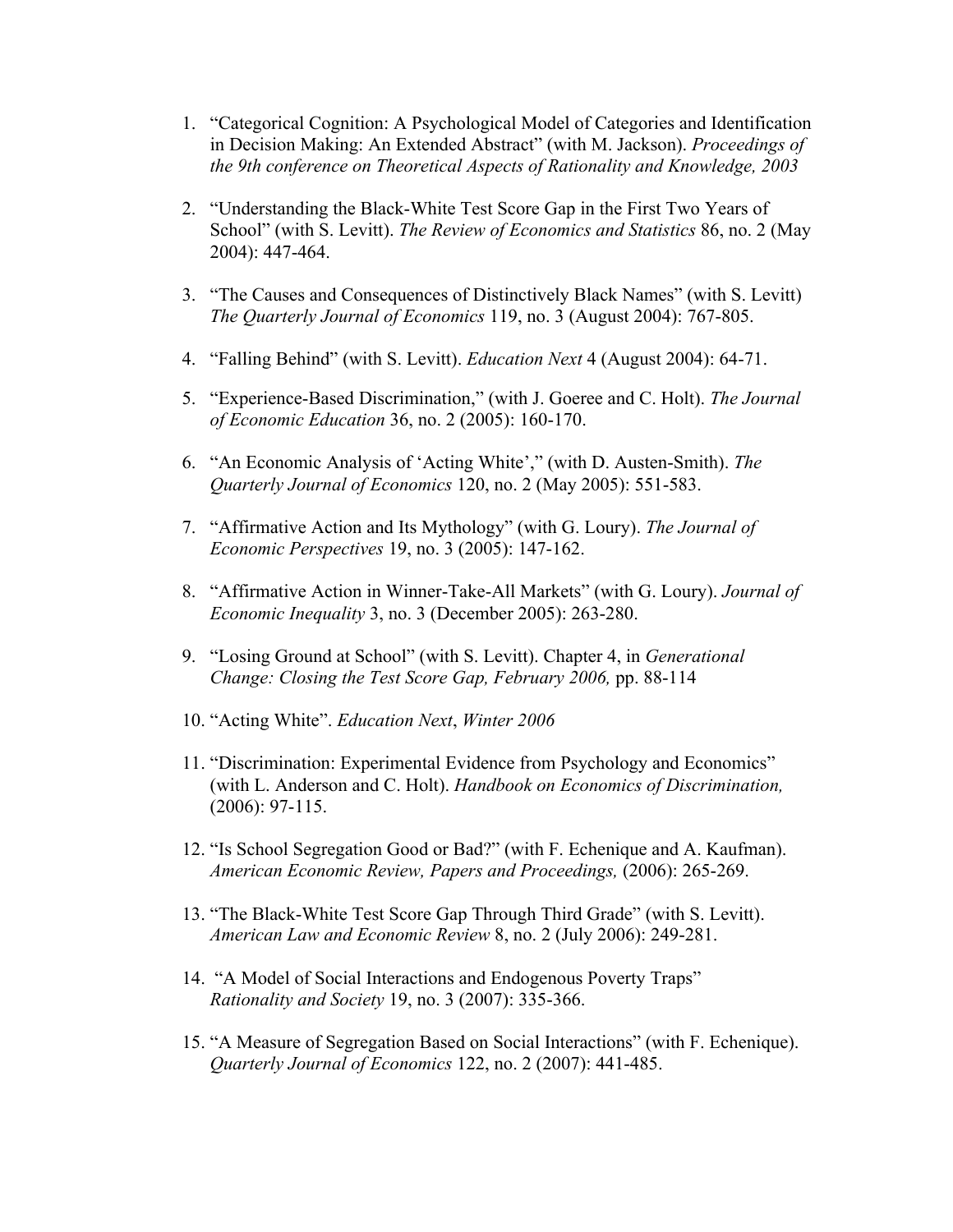- 16. "Belief-Flipping in a Dynamic Model of Statistical Discrimination," *Journal of Public Economics* 91, no. 5 (2007): 1151-1166.
- 17. "Guess Who's Been Coming to Dinner? Trends in Interracial Marriage Over the 20th Century," *Journal of Economic Perspectives* 21, no. 2 (2007): 71-90.
- 18. "An Economic Analysis of Color-Blind Affirmative Action," (with G. Loury and T. Yuret). *Journal of Law, Economics, and Organization* 24, no. 2 (2008): 319-355.
- 19. "Categorical Cognition: A Psychological Model of Categories and Identification in Decision Making" (with M. Jackson). *Contributions to Theoretical Economics, Berkeley Electronic Press, 2008*
- 20. "Exploring the Impact of Financial Incentives on Stereotype Threat: Evidence from a Pilot Study" (with S. Levitt and J.A. List). *American Economic Review*, (May 2008): 370-375.
- 21. "Implicit Quotas," *Journal of Legal Studies*, 38, no. 1 (2009): 1-20.
- 22. "The Causes and Consequences of Attending Historically Black Colleges and Universities" (with M. Greenstone). *American Economic Journal: Applied Economics* 2, no.1 (2010).
- 23. "An Empirical Analysis of 'Acting White'" (with P. Torelli). *Journal of Public Economics,* 94, no. 5 (2010): 380-396.
- 24. "An Empirical Analysis of Gender Differences in Mathematics" (with S. Levitt). *American Economic Journal: Applied Economics* 2, no. 2 (2010): 210- 40.
- 25. "The Importance of Segregation, Discrimination, Peer Dynamics, and Identity in Explaining Trends in the Racial Achievement Gap," *Handbook of Social Economics, 2010*
- 26. "Racial Inequality in the  $21<sup>st</sup>$  Century: The Declining Significance of Discrimination" *Handbook of Labor Economics,* 4 (2011): 855-971.
- 27. "Are High Quality Schools Enough to Increase Achievement Among the Poor?" Evidence from the Harlem Children's Zone" (with W. Dobbie). *American Economic Journal: Applied Economics* 3, no. 3 (2011): 158-187.
- 28. "It May Not Take a Village: Increasing Achievement Among the Poor" (with V. Curto and M. Howard). *Social Inequality and Educational Disadvantage, Brookings Press, 2011*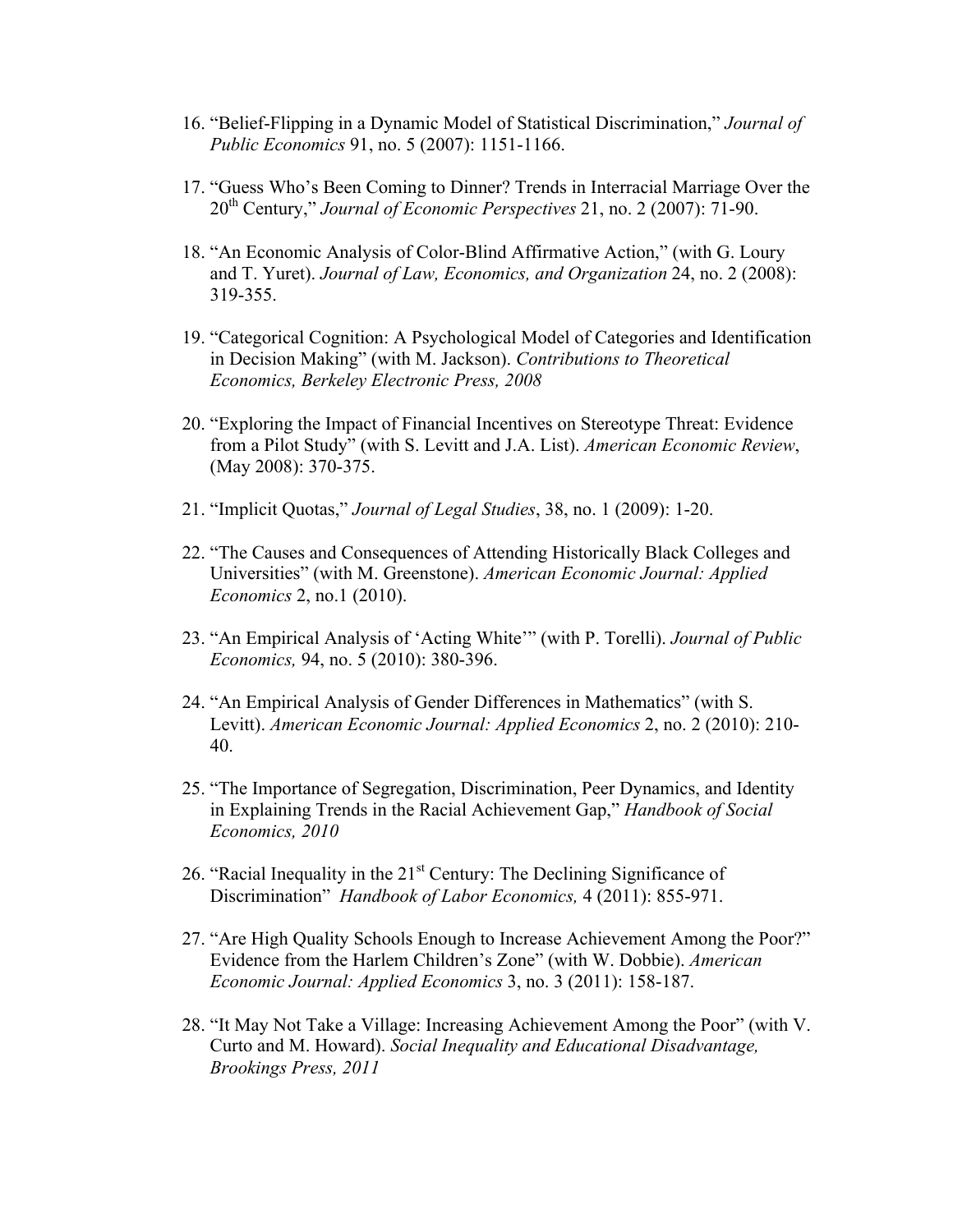- 29. "Financial Incentives and Student Achievement: Evidence from Randomized Trials," *Quarterly Journal of Economics,* 126, no. 4 (2011): 1755-1798.
- 30. "Measuring the Compactness of Political Districting Plans" (with R. Holden). *Journal of Law and Economics,* 54, no. 3 (2011): 493-535.
- 31. "The Power and Pitfalls of Education Incentives" (with B. Allan). Policy Paper. The Hamilton Project, *July 2011*
- 32. "Hatred and Profits: Getting Under the Hood of the Ku Klux Klan" (with S. Levitt). *Quarterly Journal of Economics* 127, no. 4 (2012): 1883-1925.
- 33. "The Plight of Mixed Race Kids" (with L. Kahn, S. Levitt, and J. Spenkuch). *Review of Economics and Statistics* 94, no. 3 (2012): 621-634.
- 34. "Learning from the Successes and Failures of Charter Schools," Policy Paper. The Hamilton Project, *2012*
- 35. "Getting Beneath the Veil of Effective Schools: Evidence from New York City," (with W. Dobbie). *American Economic Journal: Applied Economics* 5, no. 4 (2013): 28-60
- 36. "Testing for Racial Differences in the Mental Ability of Young Children" (with S. Levitt). *American Economic Review* 103, no. 2 (2013): 981-1005.
- 37. "Teacher Incentives and Student Achievement: Evidence from New York City Public Schools," *Journal of Labor Economics,* 31, no. 2 (2013): 373-427.
- 38. "Measuring Crack Cocaine and Its Impact" (with P. Heaton, S. Levitt, and K. Murphy). *Economic Inquiry* 51, no. 3 (2013):1651-1681.
- 39. "Valuing Diversity" (with G. Loury). *Journal of Political Economy* 121, no. 4 (2013): 747-774.
- 40. "Achieving Escape Velocity: Neighborhood and School Interventions to Reduce Persistent Inequality," (with L. Katz). *American Economic Review Papers and Proceedings* 103, no. 3 (2013): 232-237.
- 41. "Racial Disparities in Job Finding and Offered Wages: Evidence from High Frequency Longitudinal Data" (with J. Spenkuch and D. Pager). *Journal of Law and Economics,* 56 (August 2013): 633-689.
- 42. "The Impact of Attending a School with High-Achieving Peers: Evidence from New York City Exam Schools," (with W. Dobbie).*American Economic Journal: Applied Economics* 6, no. 3 (2014): 58-75.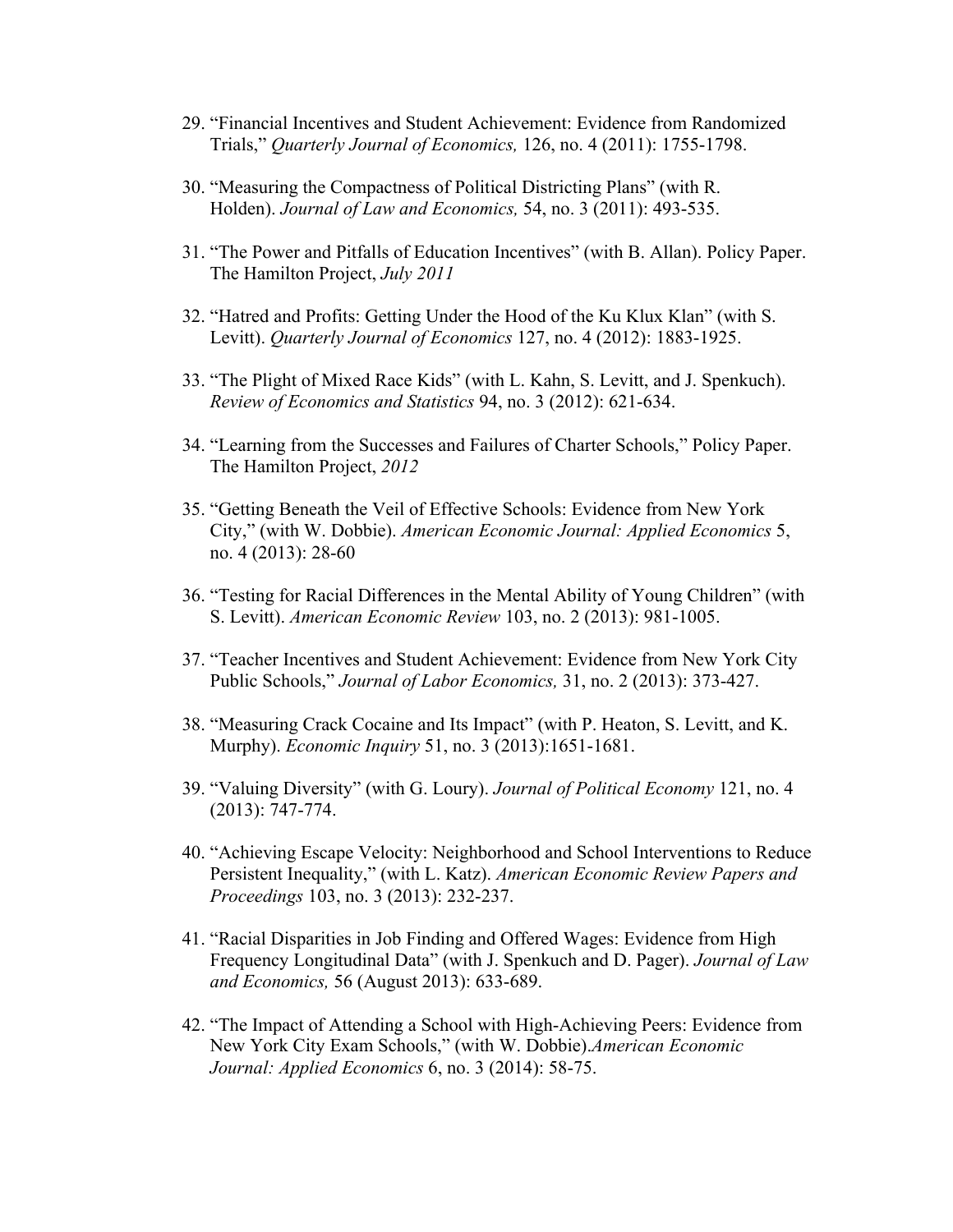- 43. "The Potential of Urban Boarding Schools: Evidence from SEED" (with V. Curto). *Journal of Labor Economics* 32, no. 1 (2014): 65-93.
- 44. "Injecting Charter School Best Practices into Traditional Public Schools: Evidence from Field Experiments," *Quarterly Journal of Economics* 129, no. 3 (2014): 1355-1407.
- 45. "The Medium-Term Impacts of Charter Schools," (with W. Dobbie) *Journal of Political Economy* 123, no. 5 (2015): 985-1037.
- 46. "The Impact of Youth Service Programs on Future Outcomes: Evidence from Teach for America" (with W. Dobbie). *B.E. Journal of Economic Analysis and Policy, Advances Tier* 15, no. 3 (2015): 1031.
- 47. "Information, Non-Financial Incentives, and Student Achievement: Evidence from a Text Messaging Experiment," *Journal of Public Economics* 144 (2016): 109-121.
- 48. "The Production of Human Capital in Developed Countries: Evidence from 196 Field Experiments," *Handbook of Field Experiments* 2 (2017): 95-322.
- 49. "Two-Armed Restless Bandits with Imperfect Information: Stochastic Control and Indexability," (with P. Harms) [Available as NBER working paper No. 19043] [*forthcoming in Mathematics of Operations Research*]
- 50. "Self Selection and Comparative Advantage in Social Interactions" (with S. Cicala and J. Spenkuch), 2011 [Available as NBER Working Paper No. 16880] [*forthcoming in Journal of European Economic Association*]

#### **Working Papers**

- 51. "Vertical versus Horizontal Incentives in Education: Evidence from Randomized Trials" (with Tanaya Devi and Richard Holden) [Available as NBER Working Paper No. 17752]. [Revision Requested from *Journal of Political Economy*]
- 52. "Updating Beliefs When Evidence is Open to Interpretation: Implications for Bias and Polarization," (with P. Harms and M. Jackson) [Available as NBER Working Paper 19114] [Revision Requested from *Journal of European Economic Association*]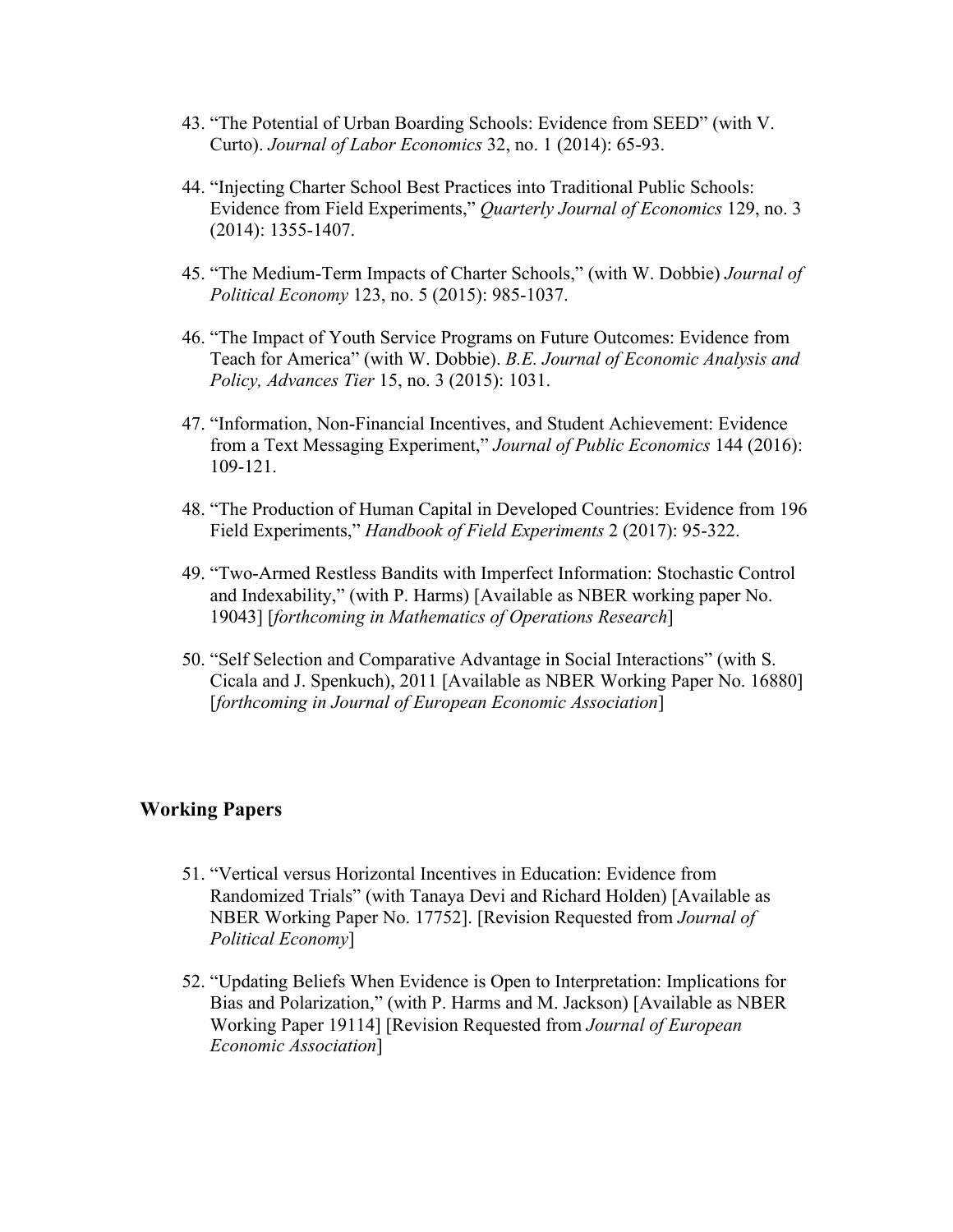- 53. "The 'Pupil' Factory: Specialization and the Production of Human Capital in Schools" [Available as NBER working paper No. 22205] [*Revision Requested from American Economic Review*]
- 54. "Parental Incentives and Early Childhood Achievement: Evidence from A Field Experiment" (with S. Levitt and J. List). [Available as NBER working paper No. 21477] [*Revision Requested from Journal of Political Economy*]
- 55. "The (Surprising) Efficacy of Academic and Behavioral Intervention with Disadvantaged Youth: Results from a Randomized Experiment in Chicago" (with P. Cook, et al) [Available as NBER Working Paper 19862]
- 56. "An Empirical Analysis of Racial Differences in Police Use of Force" [Available as NBER working paper No. 22399] [under review]
- 57. "Charter Schools and Labor Market Outcomes" (with W. Dobbie). [Available as NBER working paper No. 22502] [under review]
- 58. Management and Student Achievement: Evidence from a Randomized Trial
- 59. A Theory of Two-Sided Statistical Discrimination (with A. Craig)

#### **Papers in Progress**

- 1. Technology and Student Achievement: Evidence from New York City
- 2. Estimating Learning Functions: Evidence from Lab Experiments (with J. Spenkuch)
- 3. Individualization and Reading Achievement: Evidence from a Field Experiment

#### **Experiments and Data Collection Projects in Progress**

Principal Incentives [2016-2018] Estimating Learning Functions: Evidence from Lab Experiments (with J. Spenkuch) [2014-2017] Implicit Prices in College Choice [2015-2017] Rethinking Intergenerational Poverty Research [2017-2018]

#### **Fellowships and Academic Honors**

John Bates Clark Medal, 2015 Fellow, Society of Labor Economists, 2015 Fellow, American Academy of Arts and Sciences, 2015 Calvo-Armengol International Prize, 2012 MacArthur Fellowship, 2011